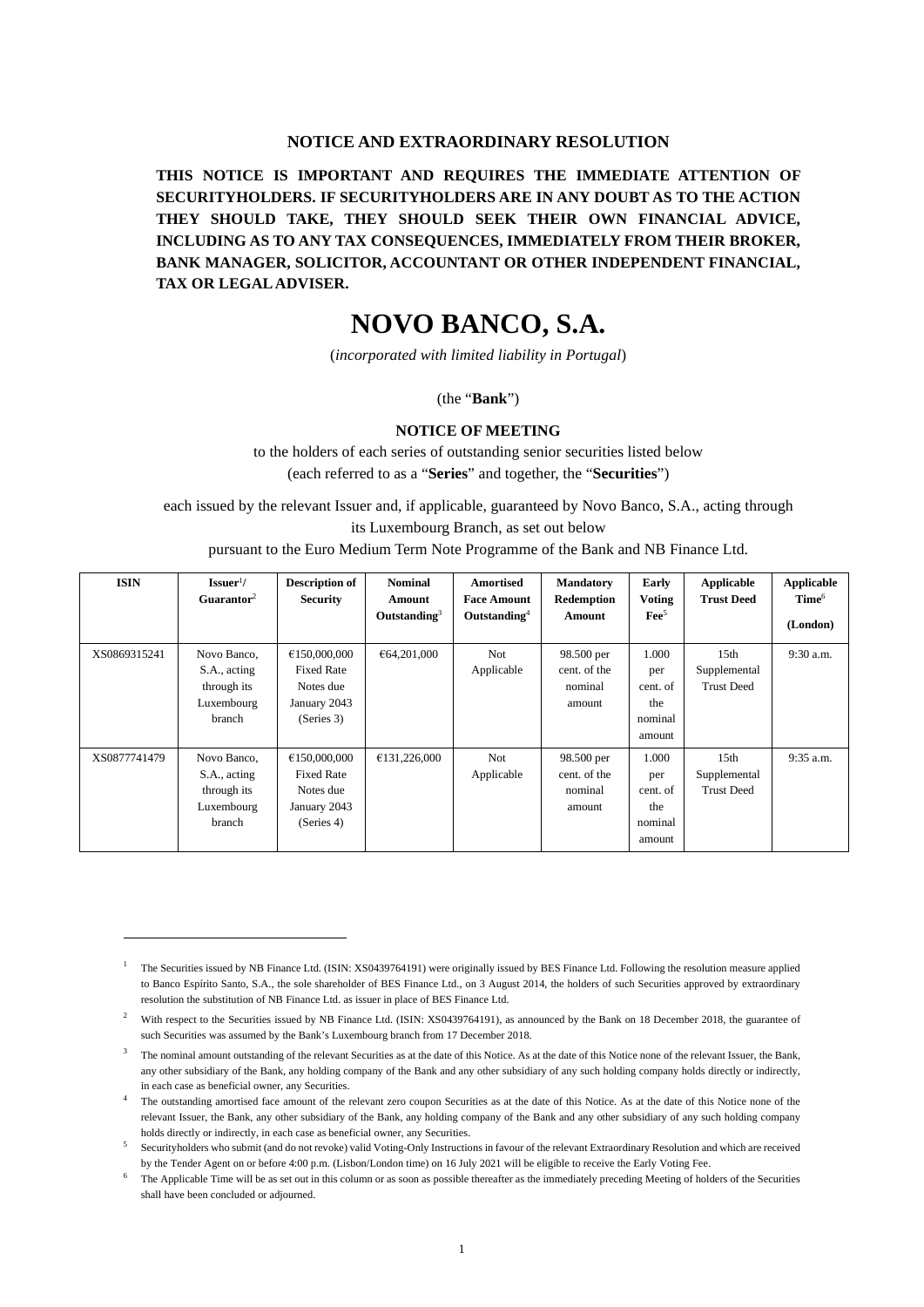| <b>ISIN</b>  | $\textbf{I}$ ssuer <sup>1</sup> /<br>Guarantor <sup>2</sup>                           | <b>Description of</b><br><b>Security</b>                                      | <b>Nominal</b><br><b>Amount</b><br>Outstanding $3$ | Amortised<br><b>Face Amount</b><br>Outstanding <sup>4</sup> | <b>Mandatory</b><br>Redemption<br>Amount        | Early<br><b>Voting</b><br>$\text{Fe}e^5$             | <b>Applicable</b><br><b>Trust Deed</b>                | <b>Applicable</b><br>Time <sup>6</sup><br>(London) |
|--------------|---------------------------------------------------------------------------------------|-------------------------------------------------------------------------------|----------------------------------------------------|-------------------------------------------------------------|-------------------------------------------------|------------------------------------------------------|-------------------------------------------------------|----------------------------------------------------|
| XS0888530911 | Novo Banco,<br>S.A., acting<br>through its<br>Luxembourg<br>branch                    | €150,000,000<br><b>Fixed Rate</b><br>Notes due<br>February 2043<br>(Series 5) | €96,919,000                                        | Not<br>Applicable                                           | 98.500 per<br>cent. of the<br>nominal<br>amount | 1.000<br>per<br>cent. of<br>the<br>nominal<br>amount | 15th<br>Supplemental<br><b>Trust Deed</b>             | 9:40 a.m.                                          |
| XS0897950878 | Novo Banco,<br>S.A., acting<br>through its<br>Luxembourg<br>branch                    | €150,000,000<br><b>Fixed Rate</b><br>Notes due<br>March 2043<br>(Series 6)    | €70,009,000                                        | Not<br>Applicable                                           | 98.500 per<br>cent. of the<br>nominal<br>amount | 1.000<br>per<br>cent. of<br>the<br>nominal<br>amount | 15 <sub>th</sub><br>Supplemental<br><b>Trust Deed</b> | 9:45 a.m.                                          |
| XS0439764191 | NB Finance<br>Ltd./Novo<br>Banco, S.A.,<br>acting through its<br>Luxembourg<br>branch | €300,000,000<br>Zero Coupon<br>Notes due July<br>2044 (Series<br>57)          | €8,895,000                                         | €1,836,539                                                  | 34.500 per<br>cent. of the<br>nominal<br>amount | 1.500<br>per<br>cent. of<br>the<br>nominal<br>amount | 12th<br>Supplemental<br><b>Trust Deed</b>             | 9:50 a.m.                                          |
| XS1058257905 | Novo Banco,<br>S.A., acting<br>through its<br>Luxembourg<br>branch                    | €400,000,000<br>Zero Coupon<br>Notes due<br>April 2046<br>(Series 20)         | €63,090,000                                        | £11,804,798                                                 | 31.150 per<br>cent. of the<br>nominal<br>amount | 1.500<br>per<br>cent. of<br>the<br>nominal<br>amount | 16th<br>Supplemental<br><b>Trust Deed</b>             | 9:55 a.m.                                          |
| XS1053939978 | Novo Banco,<br>S.A., acting<br>through its<br>Luxembourg<br>branch                    | €400,000,000<br>Zero Coupon<br>Notes due<br>April 2048<br>(Series 18)         | €274,356,000                                       | €44,947,671                                                 | 29.050 per<br>cent. of the<br>nominal<br>amount | 1.500<br>per<br>cent. of<br>the<br>nominal<br>amount | 16th<br>Supplemental<br><b>Trust Deed</b>             | 10:00 a.m.                                         |
| XS0972653132 | Novo Banco,<br>S.A., acting<br>through its<br>Luxembourg<br>branch                    | €300,000,000<br>Zero Coupon<br>Notes due<br>October 2048<br>(Series 7)        | €212,652,000                                       | €33,686,163                                                 | 28.000 per<br>cent. of the<br>nominal<br>amount | 1.500<br>per<br>cent. of<br>the<br>nominal<br>amount | 16th<br>Supplemental<br><b>Trust Deed</b>             | $10:05$ a.m.                                       |
| XS1031115014 | Novo Banco,<br>S.A., acting<br>through its<br>Luxembourg<br>branch                    | €400,000,000<br>Zero Coupon<br>Notes due<br>February 2049<br>(Series 11)      | €291,449,000                                       | €45,054,049                                                 | 27.875 per<br>cent. of the<br>nominal<br>amount | 1.500<br>per<br>cent. of<br>the<br>nominal<br>amount | 16th<br>Supplemental<br><b>Trust Deed</b>             | 10:10 a.m.                                         |
| XS1034421419 | Novo Banco,<br>S.A., acting<br>through its<br>Luxembourg<br>branch                    | €400,000,000<br>Zero Coupon<br>Notes due<br>February 2049<br>(Series 12)      | €258,567,000                                       | €39,918,389                                                 | 27.950 per<br>cent. of the<br>nominal<br>amount | 1.500<br>per<br>cent. of<br>the<br>nominal<br>amount | 16th<br>Supplemental<br><b>Trust Deed</b>             | 10:15 a.m.                                         |
| XS1038896426 | Novo Banco,<br>S.A., acting<br>through its<br>Luxembourg<br>branch                    | €400,000,000<br>Zero Coupon<br>Notes due<br>February 2051<br>(Series 13)      | €257,202,000                                       | €34,630,144                                                 | 25.300 per<br>cent. of the<br>nominal<br>amount | 1.500<br>per<br>cent. of<br>the<br>nominal<br>amount | 16th<br>Supplemental<br><b>Trust Deed</b>             | 10:20 a.m.                                         |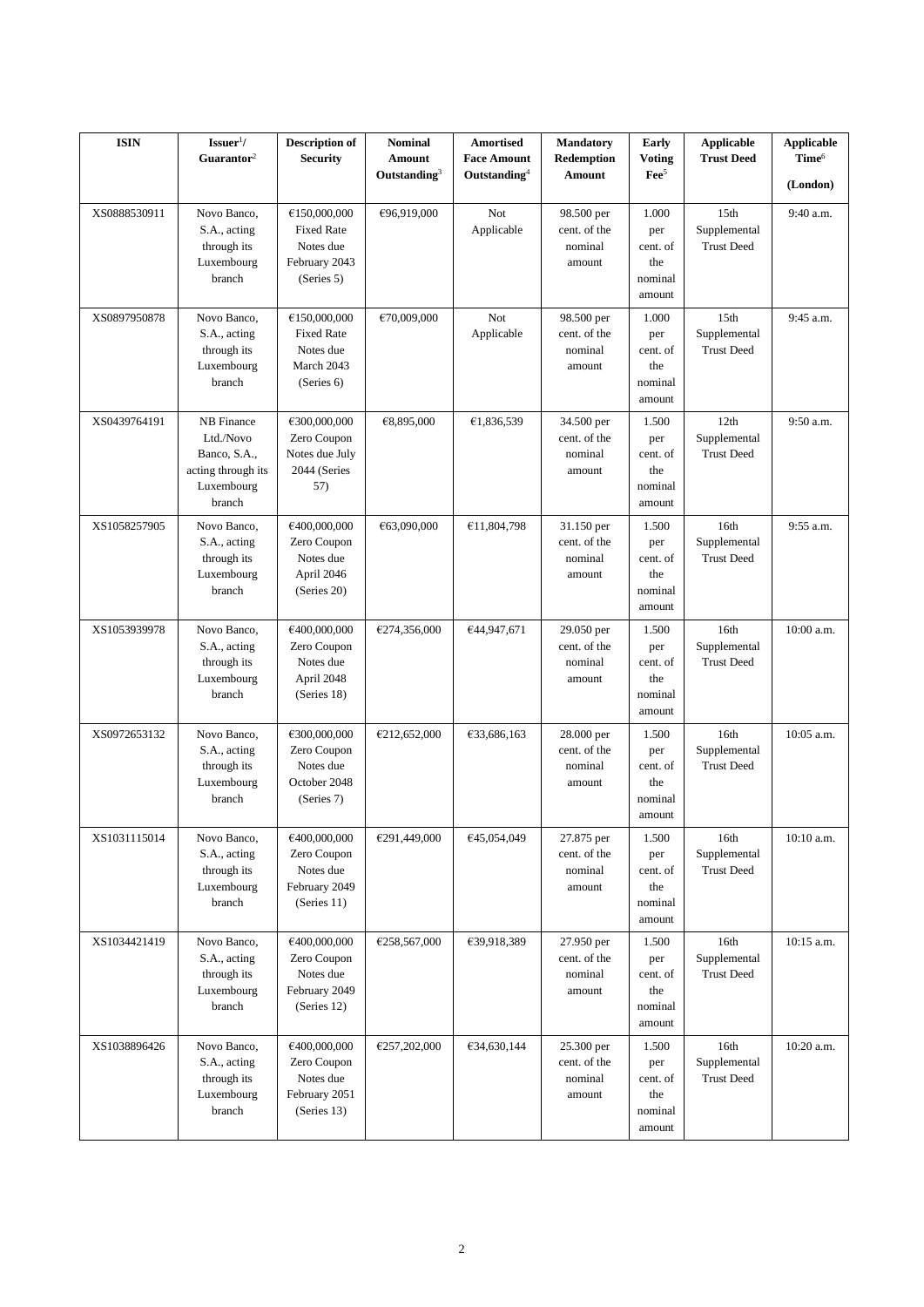| <b>ISIN</b>  | $\text{Issuer}^{1}$ /<br>Guarantor <sup>2</sup>                    | <b>Description of</b><br><b>Security</b>                              | <b>Nominal</b><br>Amount<br>Outstanding $3$ | Amortised<br><b>Face Amount</b><br>Outstanding <sup>4</sup> | <b>Mandatory</b><br>Redemption<br>Amount        | Early<br><b>Voting</b><br>$\text{Fe}^5$              | Applicable<br><b>Trust Deed</b>           | Applicable<br>Time <sup>6</sup><br>(London) |
|--------------|--------------------------------------------------------------------|-----------------------------------------------------------------------|---------------------------------------------|-------------------------------------------------------------|-------------------------------------------------|------------------------------------------------------|-------------------------------------------|---------------------------------------------|
| XS1042343308 | Novo Banco,<br>S.A., acting<br>through its<br>Luxembourg<br>branch | €400,000,000<br>Zero Coupon<br>Notes due<br>March 2051<br>(Series 14) | £112,485,000                                | £15,119,404                                                 | 25.200 per<br>cent. of the<br>nominal<br>amount | 1.500<br>per<br>cent. of<br>the<br>nominal<br>amount | 16th<br>Supplemental<br><b>Trust Deed</b> | $10:25$ a.m.                                |
| XS1055501974 | Novo Banco,<br>S.A., acting<br>through its<br>Luxembourg<br>branch | €400,000,000<br>Zero Coupon<br>Notes due<br>April 2052<br>(Series 19) | €297,335,000                                | €37,120,520                                                 | 24.000 per<br>cent. of the<br>nominal<br>amount | 1.500<br>per<br>cent. of<br>the<br>nominal<br>amount | 16th<br>Supplemental<br><b>Trust Deed</b> | $10:30$ a.m.                                |

NOTICE IS HEREBY GIVEN that, pursuant to the provisions of Schedule 3 of the Applicable Trust Deed in respect of each Series of Securities (as set out in the table above), separate meetings (each, a "**Meeting**") of the holders of each Series of Securities (the "**Securityholders**") convened by the Bank will be held on 2 August 2021 via teleconference at the Applicable Time in respect of each Series of Securities (as set out in the table above) for the purpose of considering and, if thought fit, passing the following extraordinary resolution (each, an "**Extraordinary Resolution**") which will be proposed as a resolution at each Meeting in accordance with the provisions for meetings of holders of Securities set out in Schedule 3 of the Applicable Trust Deed.

# **Extraordinary Resolution**

"THAT THIS MEETING (the "**Meeting**") of the holders of [*details of relevant Series of Securities to be inserted*] (the "**Notes**") pursuant to the trust deed dated [*date*] in relation to the Securities (the "**Trust Deed**") by Extraordinary Resolution HEREBY:

**1** assents to the modification of the terms and conditions of the Notes (as set out in Schedule 1 to the Applicable Trust Deed) as follows:

A new condition  $7[(i)]/[(k)]$  shall be included in the terms and conditions of the Notes, as follows:

# "**7[(i)][(k)] Early Redemption by the Issuer ("Mandatory Redemption")**

The Issuer shall, on the Settlement Date, redeem all, but not some only, of the Notes for the time being outstanding (other than any Notes that have been purchased by Novo Banco, S.A. pursuant to the Offer) at the Mandatory Redemption Amount [together with any accrued and unpaid interest from (and including) the immediately preceding Interest Payment Date to (but excluding) the Settlement Date]<sup>7</sup> .

For the purposes of this Condition  $7[(i)][(k)]$ :

"**Mandatory Redemption Amount**" means [*the Mandatory Redemption Amount with respect to the Notes set out in the table contained in the Notice of Meeting under the heading "Mandatory Redemption Amount"*];

"**Offer**" means the invitation by Novo Banco, S.A., to eligible Noteholders outside the United States to tender their Notes for purchase by Novo Banco, S.A. for cash as announced by Novo Banco, S.A. on 9 July 2021; and

<sup>&</sup>lt;sup>7</sup> Not applicable to any Series of zero coupon Securities.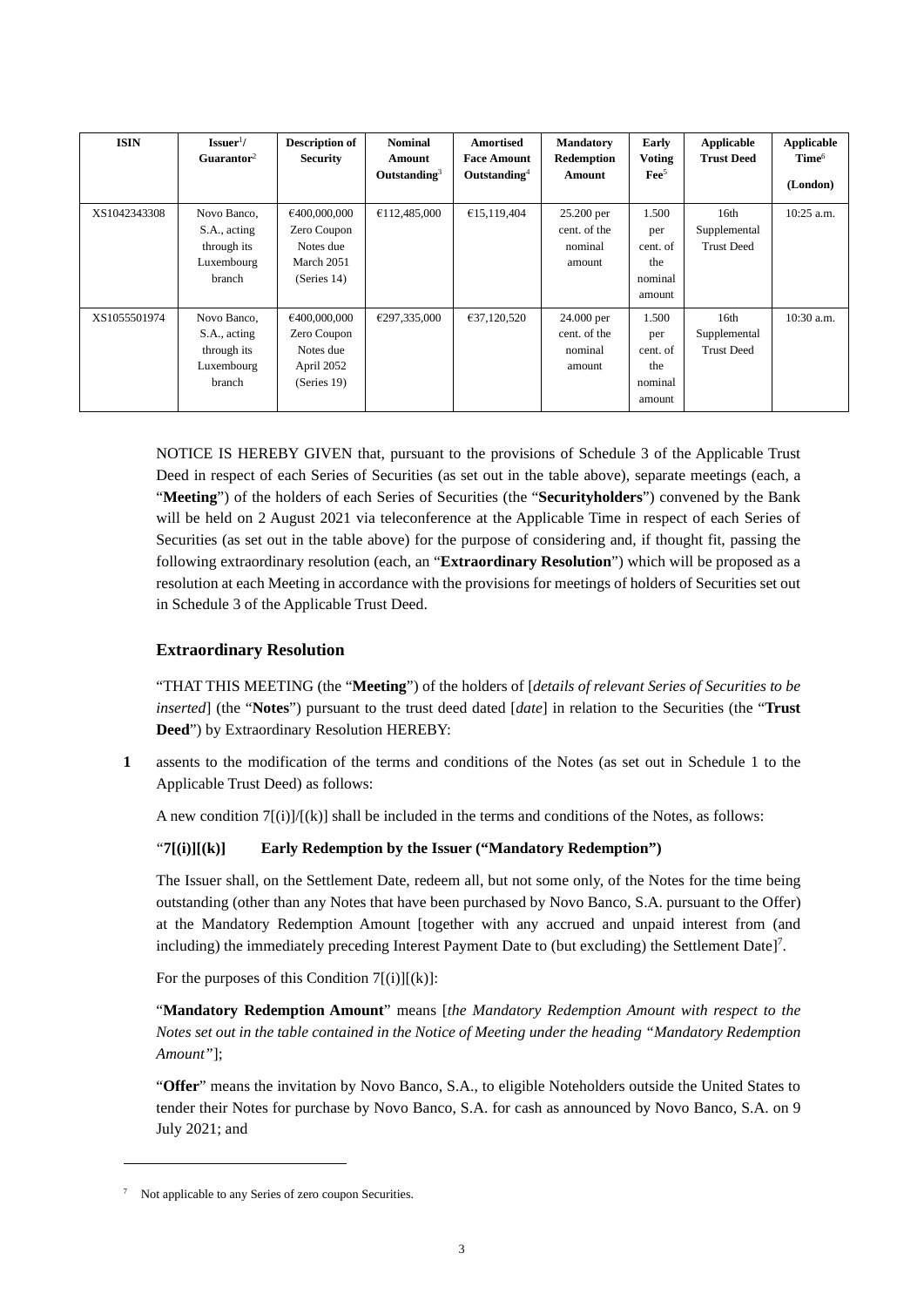"**Settlement Date**" means [*the date announced by Novo Banco, S.A. as soon as reasonably practicable after the Meeting in respect of the relevant Series of Securities for the payment of the Mandatory Redemption Amount[, together with any accrued and unpaid interest from (and including) the immediately preceding Interest Payment Date to (but excluding) such date]<sup>8</sup>* ]."

- **2** assents to and sanctions every abrogation, modification or compromise of, or arrangement in respect of, the rights of the Securityholders appertaining to the Notes against the Bank[ or NB Finance Ltd.]<sup>9</sup>, whether or not such rights arise under the Trust Deed, involved in or resulting from this Extraordinary Resolution, the modifications referred to in paragraph 1 of this Extraordinary Resolution, the Proposal or their implementation;
- **3** authorises, directs, requests and empowers the Trustee to:
	- (a) concur in the modifications referred to in paragraph 1 of this Extraordinary Resolution and, in order to give effect to and implement such modifications, on or shortly after the passing of this Extraordinary Resolution and the satisfaction of the condition in paragraph 5 below, to execute a supplemental trust deed (the "**Supplemental Trust Deed**") substantially in the form of the draft produced to the Meeting and signed by the chairman of the Meeting for the purpose of identification, with such amendments (if any) as may be requested by the Bank and approved by the Trustee, in its sole and absolute discretion, or required by the Trustee; and
	- (b) concur in, and execute and do all such other deeds, instruments, acts and things as may be necessary, desirable or expedient, in the sole and absolute discretion of the Trustee, to carry out and give effect to this Extraordinary Resolution and the implementation of the modifications referred to in paragraph 1 of this Extraordinary Resolution and the Proposal;
- **4** discharges and exonerates the Trustee from any and all liability for which it may have become or may become responsible under the Trust Deed or the Notes in respect of any act or omission in connection with this Extraordinary Resolution or its implementation;
- **5** declares that the implementation of this Extraordinary Resolution shall be conditional on:
	- (a) the passing of this Extraordinary Resolution; and
	- (b) the quorum required for, and the requisite majority of votes cast at, the Meeting being satisfied by Eligible Securityholders, irrespective of any participation at the Meeting by Ineligible Securityholders and that, in the event that the Extraordinary Resolution is passed at the Meeting but such condition is not satisfied, the chairman of the Meeting and the Trustee are hereby authorised, directed, requested and empowered to adjourn the Meeting for such period being not less than 13 clear days nor more than 42 clear days following the Meeting, and at such time and place as may be appointed by the chairman of the Meeting and approved by the Trustee, for the purpose of reconsidering resolutions 1 to 7 of this Extraordinary Resolution with the exception of resolution 5(b) of this Extraordinary Resolution. At any such adjournment of the Meeting, one or more persons present and holding or representing in the aggregate not less than one-third of the nominal amount of the Notes for the time being outstanding shall form a quorum and shall have the power to pass such Extraordinary Resolution, and this condition set out in this paragraph 5(b) will be satisfied if the quorum required for, and the requisite majority of votes cast at, such adjourned Meeting are satisfied by Eligible Securityholders irrespective of any participation at the adjourned Meeting by Ineligible Securityholders;

<sup>8</sup> Not applicable to any Series of zero coupon Securities.

<sup>9</sup> Only applicable to the Series issued by NB Finance Ltd.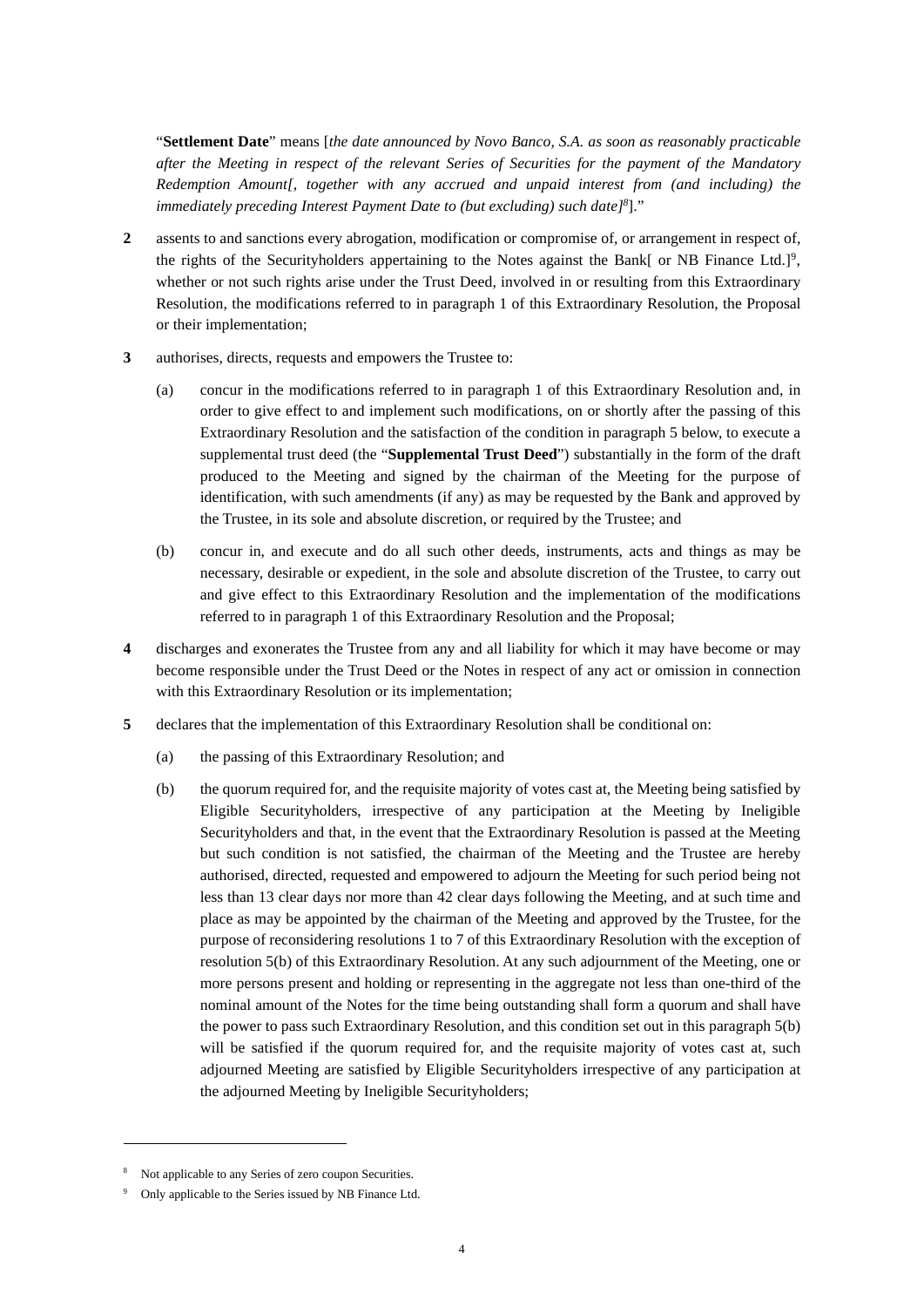- **6** acknowledges that, as used in this Extraordinary Resolution:
	- (a) the term "**Eligible Securityholders**" means any holder of Securities who is:
		- (i) not a retail investor (as defined below); or
		- (ii) otherwise a person to whom the Proposal can be lawfully made and that may lawfully participate in the Proposal;
	- (b) the term "**Ineligible Securityholders**" means any Securityholder who is not an Eligible Securityholder;
	- (c) the term "**Offer**" means the invitation by Novo Banco, S.A. to Eligible Securityholders outside the United States to tender their Securities for purchase by Novo Banco, S.A. for cash as announced by Novo Banco, S.A. on 9 July 2021;
	- (d) the term "**Proposal**" means the invitation by Novo Banco, S.A. to holders of the Securities to approve the modification of the terms and conditions as set out in this Extraordinary Resolution and the Notice of Meeting;
	- (e) the term "**retail investor**" means a person who is one or more of (i) a retail client as defined in point (11) of Article 4(1) of Directive 2014/65/EU (as amended, "**MiFID II**"), (ii) a customer within the meaning of Directive 2016/97, where that customer would not qualify as a professional client as defined in point (10) of Article 4(1) of MiFID II, (iii) a retail client, as defined in point (8) of Article 2 of Regulation (EU) No 2017/565 as it forms part of domestic law by virtue of the European Union (Withdrawal) Act 2018 (the "**EUWA**"), or (iv) a customer within the meaning of the provisions of the Financial Services and Markets Act 2000 (the "**FSMA**") and any rules or regulations made under the FSMA to implement Directive 2016/97, where that customer would not qualify as a professional client, as defined in point (8) of Article 2(1) of Regulation (EU) No 600/2014 as it forms part of domestic law by virtue of the EUWA;
	- (f) the term "**Securities**" means the series of outstanding senior securities which are the subject of the Offers as shown in the table above (each referred to as a "**Series**"), which, for the avoidance of doubt, includes the Notes; and
	- (g) the term "**Settlement Date**" shall have the meaning given to it in the new condition  $7[(i)]/[(k)]$ above;
- **7** (a) releases, to the fullest extent permitted by law, (i) Novo Banco, S.A., (ii) NB Finance Ltd., (iii) Credit Suisse Securities Sociedad de Valores S.A., Deutsche Bank Aktiengesellschaft, J.P. Morgan AG and/or Nomura Financial Products Europe GmbH (together, the "**Dealer Managers**"), (iv) Lucid Issuer Services Limited (the "**Tender Agent**"), (v) the Trustee and (vi) all of their respective financial and legal advisers (together with, in case of each of (i) to (vi), their respective directors, officers, members, employees, agents and representatives) from any liabilities in relation to or arising in connection with the preparation, negotiation or implementation of the Offer, the Proposal or this Extraordinary Resolution or any part thereof; (b) waives, to the fullest extent permitted by law, all of its rights, title and interest in and to and claims in respect of all such Securities purchased by or at the direction of Novo Banco, S.A. pursuant to the Offer and/or the Proposal; (c) irrevocably waives, to the fullest extent permitted by law, all rights, entitlement or claims (whether contractual or otherwise) it may otherwise have or acquire to bring, participate in or enforce legal proceedings of any nature against Novo Banco, S.A., NB Finance Ltd., the Dealer Managers, the Tender Agent, the Trustee and/or all of their respective financial and legal advisers (together in each case with their respective directors, officers, members, employees, agents, and representatives) in connection with its Securities and/or the Offer and/or the Proposal or the Extraordinary Resolution, as the case may be, and (d) agrees that Novo Banco, S.A., NB Finance Ltd.,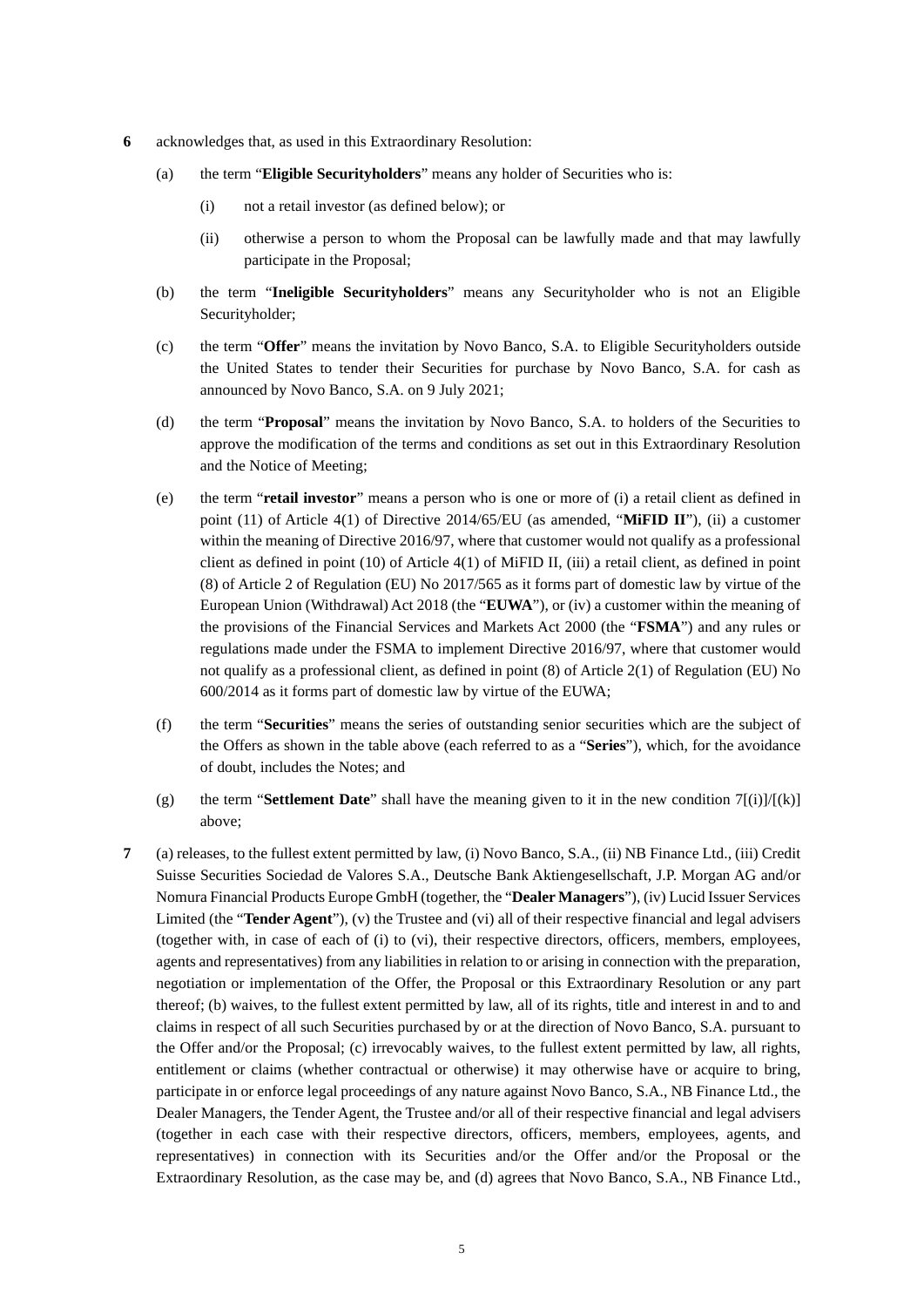the Dealer Managers, the Tender Agent, the Trustee and all of their respective financial and legal advisers (together in each case with their respective directors, officers, members, employees, agents and representatives) may enforce the agreement to release liabilities and waive rights and entitlements, as described above, subject to and in accordance with the provisions of the Contracts (Rights of Third Parties) Act 1999; and

**8** expressly agrees and undertakes to indemnify the Trustee against losses, liabilities, damages, costs, charges and expenses which may be suffered or incurred by it as a result of any claims (whether or not successful, compromised or settled), actions, demands or proceedings brought against the Trustee and against all losses, costs, charges or expenses (including legal fees) which the Trustee may suffer or incur which in any case arise as a result of the Trustee acting in accordance with the Extraordinary Resolution, the Trust Deed, the Tender Offer and Solicitation Memorandum, the Offer, the Proposal, and/or the Supplemental Trust Deed.

Unless the context otherwise requires, capitalised terms used in this Extraordinary Resolution shall bear the meanings given to them in the Trust Deed."

The passing of the relevant Extraordinary Resolution and the implementation of the Proposal in respect of one Series of Securities is not conditional upon the passing of the relevant Extraordinary Resolution and the implementation of the Proposal in respect of any other Series of Securities.

## **Interpretation**

As used in this notice:

"**12th Supplemental Trust Deed**" means the Trust Deed dated 3 February 1997 made between, *inter alia*, the Bank and the Trustee, as supplemented by the 12<sup>th</sup> Supplemental Trust Deed dated 18 February 2009 and as further amended and supplemented at the date hereof;

"**15th Supplemental Trust Deed**" means the Trust Deed dated 3 February 1997 made between, *inter alia*, the Bank and the Trustee, as supplemented by the 15<sup>th</sup> Supplemental Trust Deed dated 29 May 2012 and as further amended and supplemented at the date hereof;

"**16th Supplemental Trust Deed**" means the Trust Deed dated 3 February 1997 made between, *inter alia*, the Bank and the Trustee, as supplemented by the 16<sup>th</sup> Supplemental Trust Deed dated 17 July 2013 and as further amended and supplemented at the date hereof; and

"**Applicable Trust Deed**" means the 12<sup>th</sup> Supplemental Trust Deed, the 15<sup>th</sup> Supplemental Trust Deed or the 16<sup>th</sup> Supplemental Trust Deed (as the case may be).

Unless the context otherwise requires or otherwise defined herein, terms used in this notice shall bear the meanings given to them in the Applicable Trust Deed.

### **Voting certificates and proxies**

Securities may, not less than 48 Hours before the relevant Meeting (to the satisfaction of The Bank of New York Mellon, London Branch (the "**Principal Paying Agent**")), be held to the order of the Principal Paying Agent or under its control for the purpose of obtaining voting certificates or appointing proxies pursuant to the Meeting Provisions.